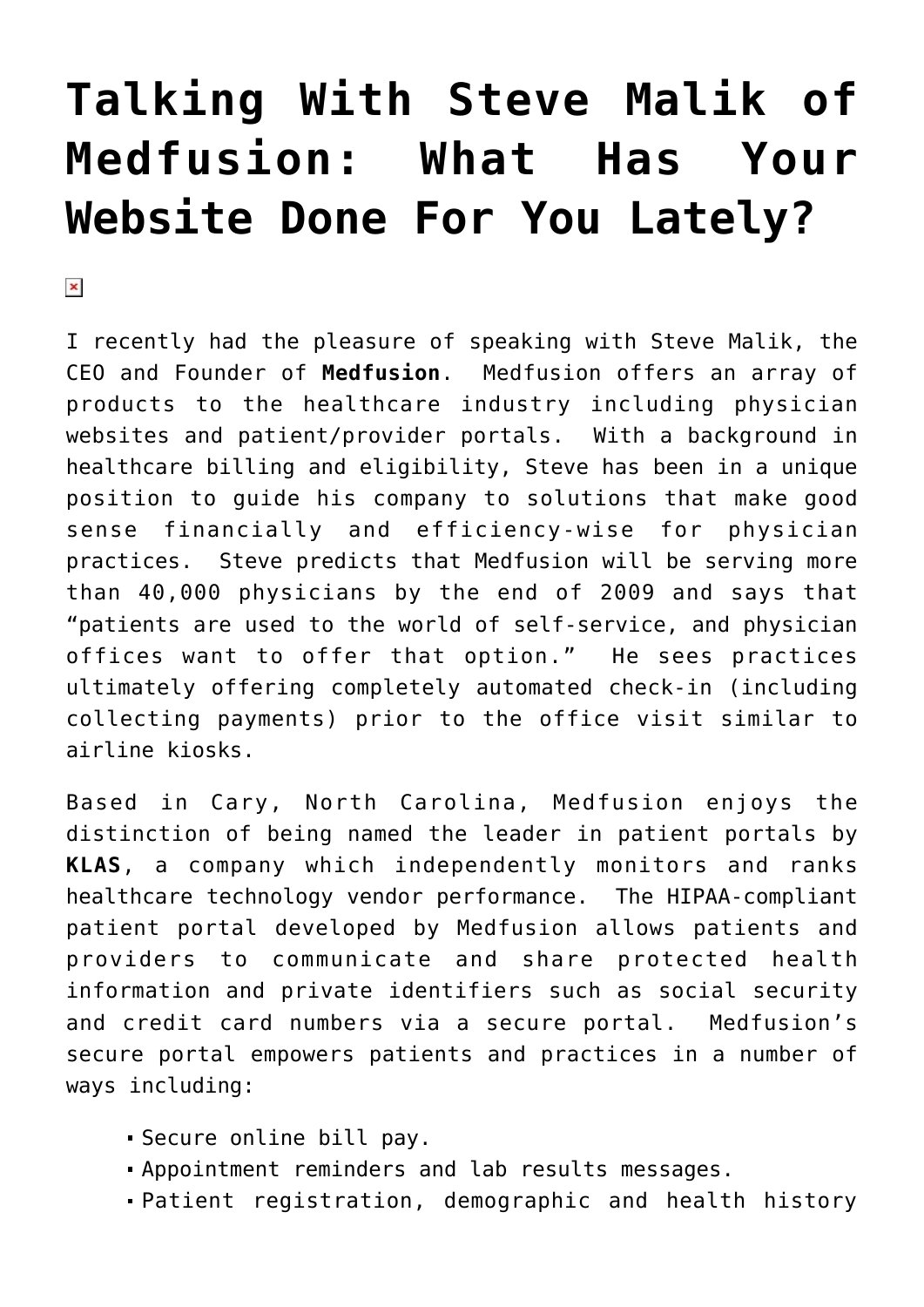completion online.

- Completion of a history of present illness prior to the visit.
- eVisits or Virtual Office Visits for established patients. Patients may pay out-of-pocket for the visit or pay a co-pay and the practice can file for the balance of the reimbursement (note: payers, most notably BC/BS, are starting to pay for virtual visits.)
- Shared patient communication between practices. Practices that refer patients to a specialty practice can make that referral electronically and can follow-up on the patient's progress via the portal.
- "Chat with a Biller" function.
- Appointment requests and requests for prescription refills.
- Credit card payments without the use of a credit card machine; online payment plans that automatically drafts the patient's credit or debit card monthly.
- Patient refunds via the web portal.

Medfusion has strategic relationships with the **[American](http://www.aafp.org) [Academy of Family Physicians \(AAFP](http://www.aafp.org)**[\)](http://www.aafp.org) and the **[Medical Group](http://www.mgma.com) [Management Association \(MGMA\)](http://www.mgma.com)** to provide website services to their member practices. Steve is an active speaker and presenter on technology in healthcare , and is widely quoted in industry publications. The company also has a relationship with **[Allscripts](http://www.allscripts.com)** and **[Origin Healthcare Solutions](http://www.originhs.com)** and provides connectivity to those products to import information from the patient portal into the practice management system.

Recently Medfusion enhanced its existing Symptom Assessment and Virtual Office Visit solutions to include H1N1 Influenza (Swine Flu) screening. Medfusion's press release from May 2009 states:

*Without having to come into the office, the patient can log into the practice's secure HIPAA-compliant patient portal, select either Symptom Assessment or Virtual Office Visit, and*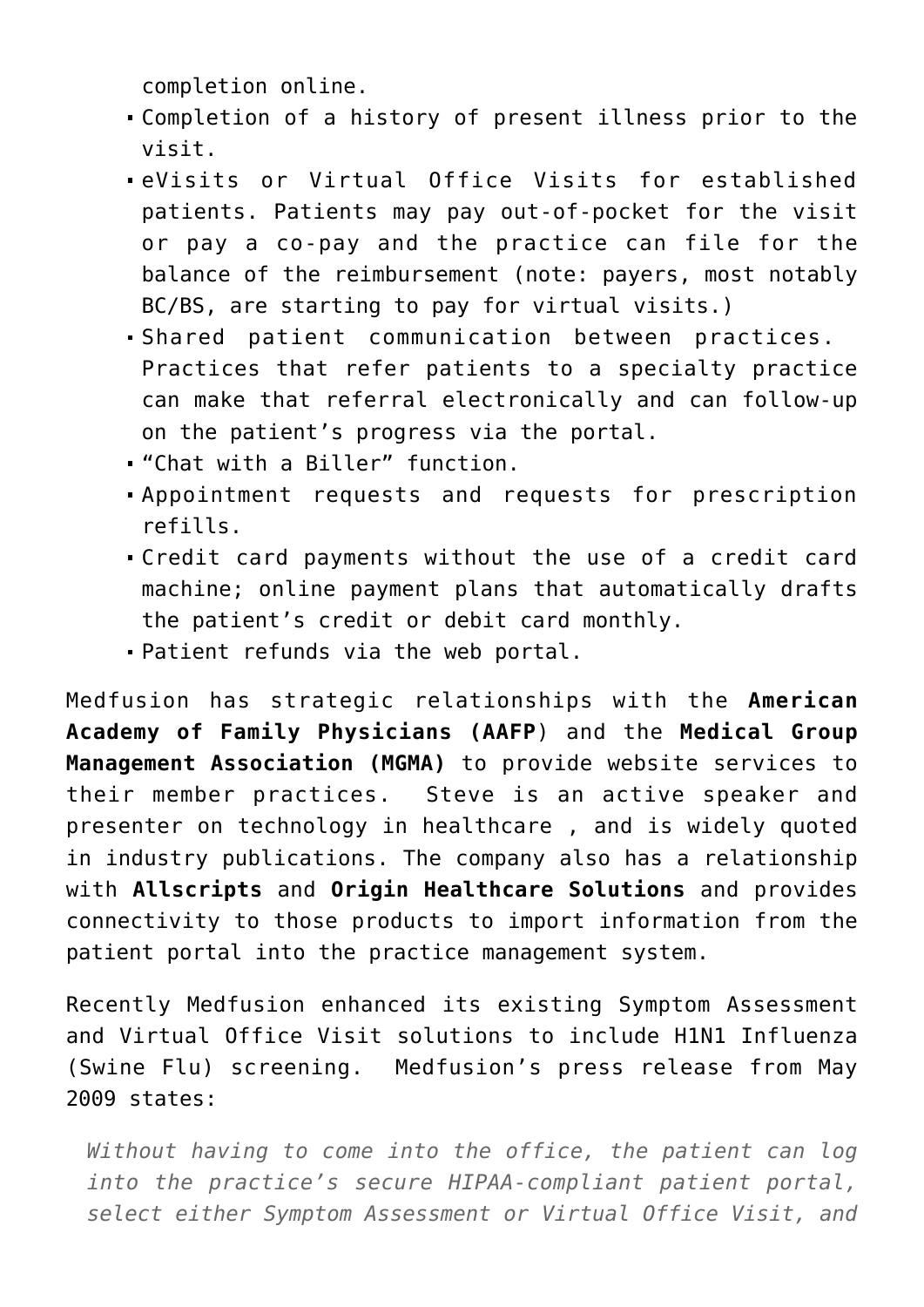*type in Swine flu when they are prompted for a condition. The patient then responds to a series of interactive clinical questions relative to their symptoms so that the doctor can provide a secure online consultation, prescribe the appropriate anti-viral drug, if necessary, or determine if the patient needs an in-office visit.*

*Additionally, physician practices have been able to use Medfusion's Secure Patient Messaging solution to mass broadcast the availability of H1N1 influenza online screening and to keep patients informed about the latest news regarding this outbreak or any other dire health issues. 'We immediately launched Webinar training session's specific to Swine flu patient messaging and Virtual Office Visits, and the response from the practices was overwhelming,' said Crystal Upson, Vice President of Client Services. Medfusion continues to hold these training sessions regularly. Also, physician practices that have a website powered by Medfusion have complete control over their content management, which means they are able to post and change messaging at any given time about their services and the latest health issue developments.*

After all the excitement of the products described above, it seems a little anti-climatic to discuss Medfusion's website design and hosting offerings, but it is well-worth mentioning as the products above can be integrated into a custom-designed website by Medfusion, or an existing website. Medfusion will take the look and feel of a practice's current website and replicate it so the patient always feels that they are "inside" the practice's site.

What doesn't Medfusion do? I recently saw the Medfusion product line again and was a tad disappointed that the referral portal does not have the ability to use custom forms. It would be ideal to refer a patient to another practice or a test facility and be able to complete the order